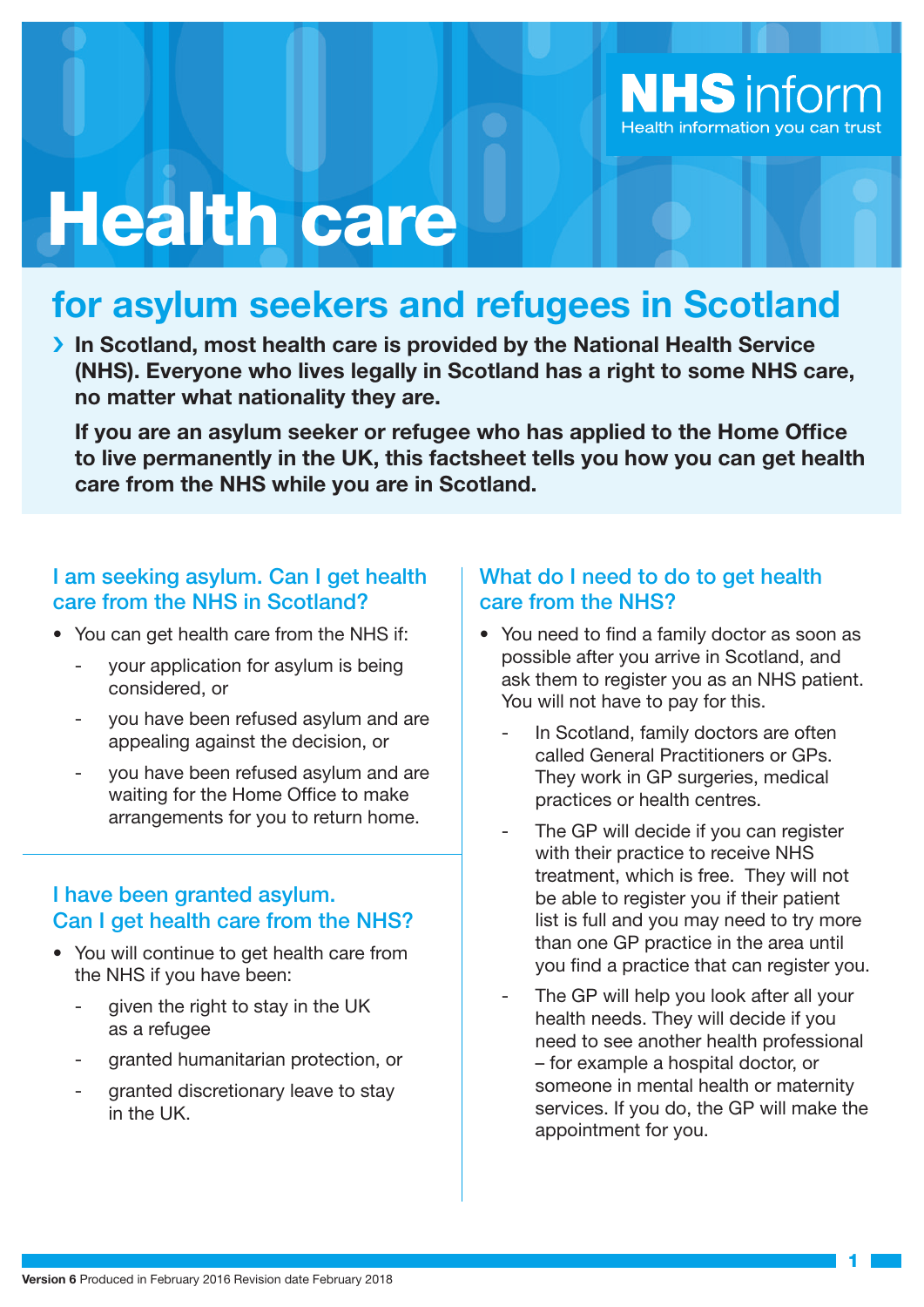- If you are an asylum seeker getting support from the Home Office (UK Government) they may ask you to register with a particular GP surgery.
- If you are an asylum seeker Scottish Refugee Council or Asylum Help may be able to help you find a GP surgery where you can make an appointment to register. See page 4 for how to contact them.
- You can also phone the NHS inform Helpline on 0800 22 44 88 or look on the internet (www.nhs24.scot) to find a GP surgery that can register you. The NHS helpline can provide an interpreting service.
- When you have found a GP surgery, contact them and make an appointment to register as an NHS patient.
- If you need an interpreter, ask the GP surgery to arrange this for you. When you make an appointment, tell them what language you prefer to use.
- If you need dental treatment you must first of all be registered with a GP as you will be asked to provide your GP's details by the dental surgery. You should then find an NHS dentist that works for the NHS. You can phone the NHS inform Helpline on 0800 22 44 88 or look on the internet (www.nhs24.scot) to find a dentist.
- If you need eye care you need to find an optician that provides NHS services. Most opticians who have shops in town centres provide NHS services. You can also phone the NHS inform Helpline on 0800 22 44 88 if you are have difficulties finding a local optician.

# What happens when I register as an NHS patient?

- When you go to the GP surgery, the staff will ask you for some personal information – for example, your name, address and date of birth.
- The staff will ask to see some documents to help them decide if you can register as an NHS patient. If you need hospital care, staff at the hospital will also ask to see these documents.
	- **If you are seeking asylum**, NHS staff may ask you to show:
		- your Application Registration Card (ARC) – you may have been given this card at your asylum screening interview, or
		- documents from the UK Border Agency saying that you have applied for asylum.
	- **If you are a refugee**, they may ask you to show:
		- your passport, travel documents, or Biometric Residence Permit
		- a letter from the Home Office that says you are allowed to stay in the United Kingdom.
- If you don't have the documents they ask for, staff at the GP surgery may not be able to register you as an NHS patient right away.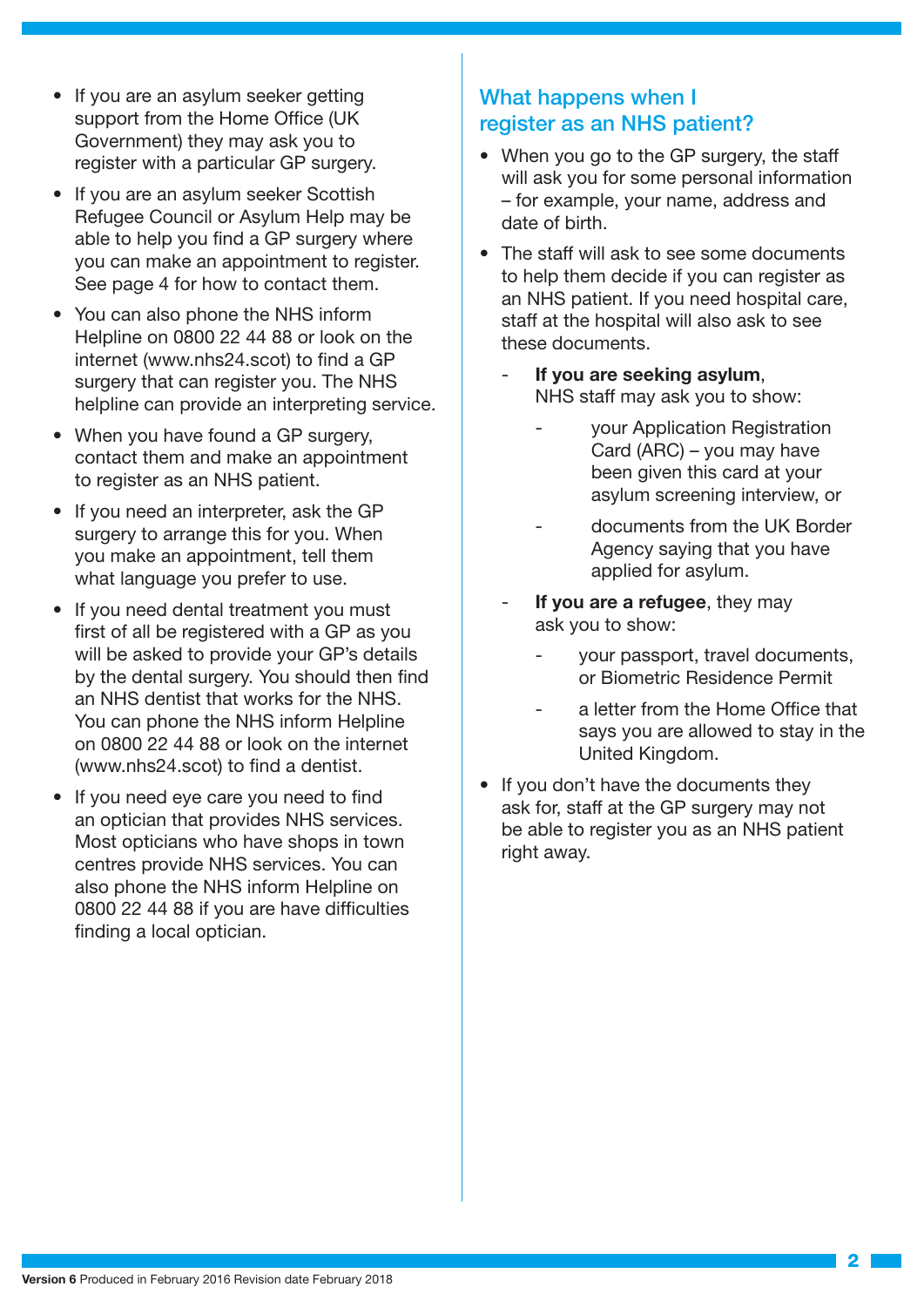# When I am registered as an NHS patient, is all health care free?

#### **If you are a refugee**

- **Most of your NHS health care will be free.** But you may need to pay for some things like many people living in Scotland – for example, some dental treatment or eye care.
- For more information about help with health costs, see the leaflet 'A quick quide to help with health costs' (HCS2). This leaflet tells you if you can get free treatment or help with the costs. It is available from citizens advice bureaux and Jobcentre Plus offices. You can also find it on the internet (www.gov.scot).

#### **If you are seeking asylum and you get asylum support from the Home Office (UK Government).**

- You won't need to pay for your health care.
- The Home Office will give you an HC2 certificate. This shows you don't need to pay for some things – for example dental treatment or eye care.
- You can also use your HC2 certificate to get help with the cost of travelling to NHS hospital appointments.

#### **If you are seeking asylum and you don't get asylum support from the Home Office, or if you have been refused asylum.**

- A lot of your health care will be free.
- You will need to fill in an HC1 form to apply for an HC2 certificate. This shows you don't need to pay for some things – for example dental treatment and eye care.
- You can get an HC1 form from a Jobcentre Plus office, an NHS hospital, or by phoning 0845 850 1166.

• You can also use your HC2 certificate to get help with the cost of travelling to NHS hospital appointments.

# Can my family get health care from the NHS?

• **If you are registered as an NHS patient, your husband, wife or civil partner, and any of your children who live in Scotland with you, can also get health care from the NHS.** The children must be aged under 16, or under 19 and in full-time education.

Staff at the GP surgery will ask you to complete a form for your husband, wife or civil partner and for any children. You may need to show your marriage or civil partnership certificate, and birth certificates for your children.

• **Any other members of your family** may be able to get health care from the NHS, but they will need to prove that they have their own right to NHS care.

## What happens if I am not registered as an NHS patient?

• If you are not registered as an NHS patient, you can still get some health care from the NHS.

#### **Services that are free for everyone include:**

- emergency care in a hospital (in the accident and emergency department, casualty department or minor injury unit)
- emergency care at a GP surgery
- emergency transport in an ambulance
- sexual health services (family planning)
- treatment for some infectious diseases and sexually transmitted infections in the best interests of the public